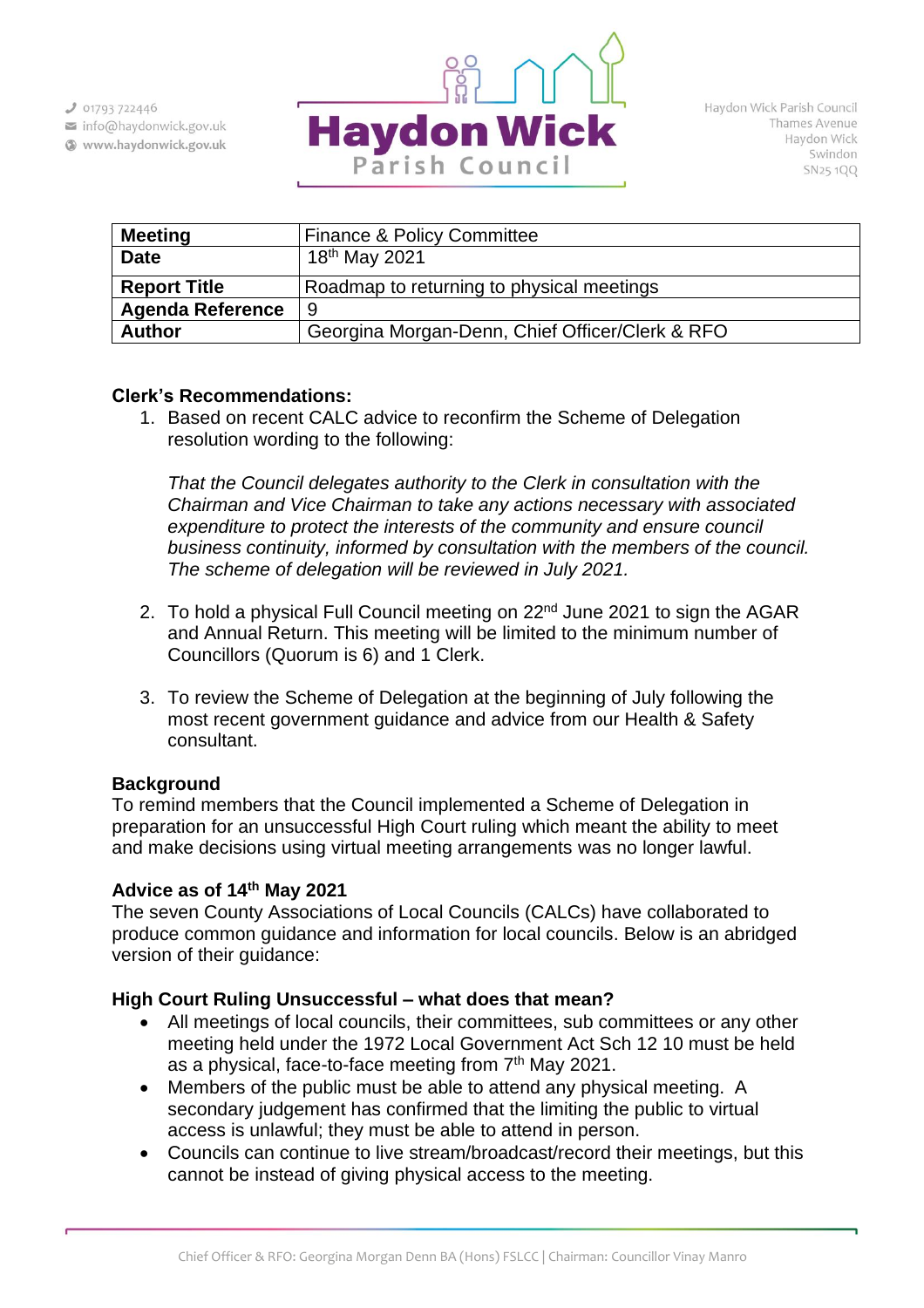- Council meetings are defined as work for councillors, clerk and should be organised in accordance with Government guidance and the Covid 19 principles of hands, face, space and fresh air.
- Virtual formats may be used for business meetings of members and consultation with the clerk.
- Only decisions taken by the council at a face-to-face meeting, or under the Scheme of Delegation will be lawful.
- Councillors who insist on retaining the use of virtual council meetings may be at risk of a complaint under the code of conduct for bring the council into disrepute.

### **Cycle of Meetings**

- The Council is required as a minimum to meet once in May for a statutory annual meeting and at least three other times during the year. This means that the council will not have failed in any regard if it reduces the number of public meetings over the next few months. Councils may wish to keep the number of physical meetings to a minimum and use the scheme of delegation for nonurgent business during the first  $2 - 3$  months.
- The Council may resolve to exclude the press and public from part of the meeting where the nature of the business to be discussed is deemed confidential, but this cannot be used to limit public attendance. Items which are normally discussed in an open session – planning, services, approval of minutes, payment of accounts etc cannot be moved into a closed session simply on the basis of excluding the public for health reasons.

### **Scheme of Delegation**

The Council has already implemented an emergency Scheme of Delegation to the Clerk, Chairman and Vice Chairman. This will allow us to operate between meetings until such time as we are confident to return to a normal schedule of meetings. We have also added a review date on our delegation scheme. The Scheme of Delegation will support the council during the first few months *but will not be used as a way of avoiding holding council meetings*. The six-month rule continues to apply, and we will need to meet at least once before November to avoid members losing their seat.

[The Openness of Local Government Bodies Regulations 2014](https://www.legislation.gov.uk/ukdsi/2014/9780111113554) s7 requires the council to keep a record of any decisions made under delegation, together with the relevant paperwork.

#### **What can and cannot be dealt with under the emergency scheme of delegation?**

The scheme of delegation will cover:

- make day to day decisions.
- authorise budgeted expenditure.
- respond to consultations on behalf of the council.
- continue to deliver projects.
- respond to planning consultations.
- work with outside partners and public bodies for the benefit of the area
- anything urgent until such time as an extra ordinary meeting of the council can be called.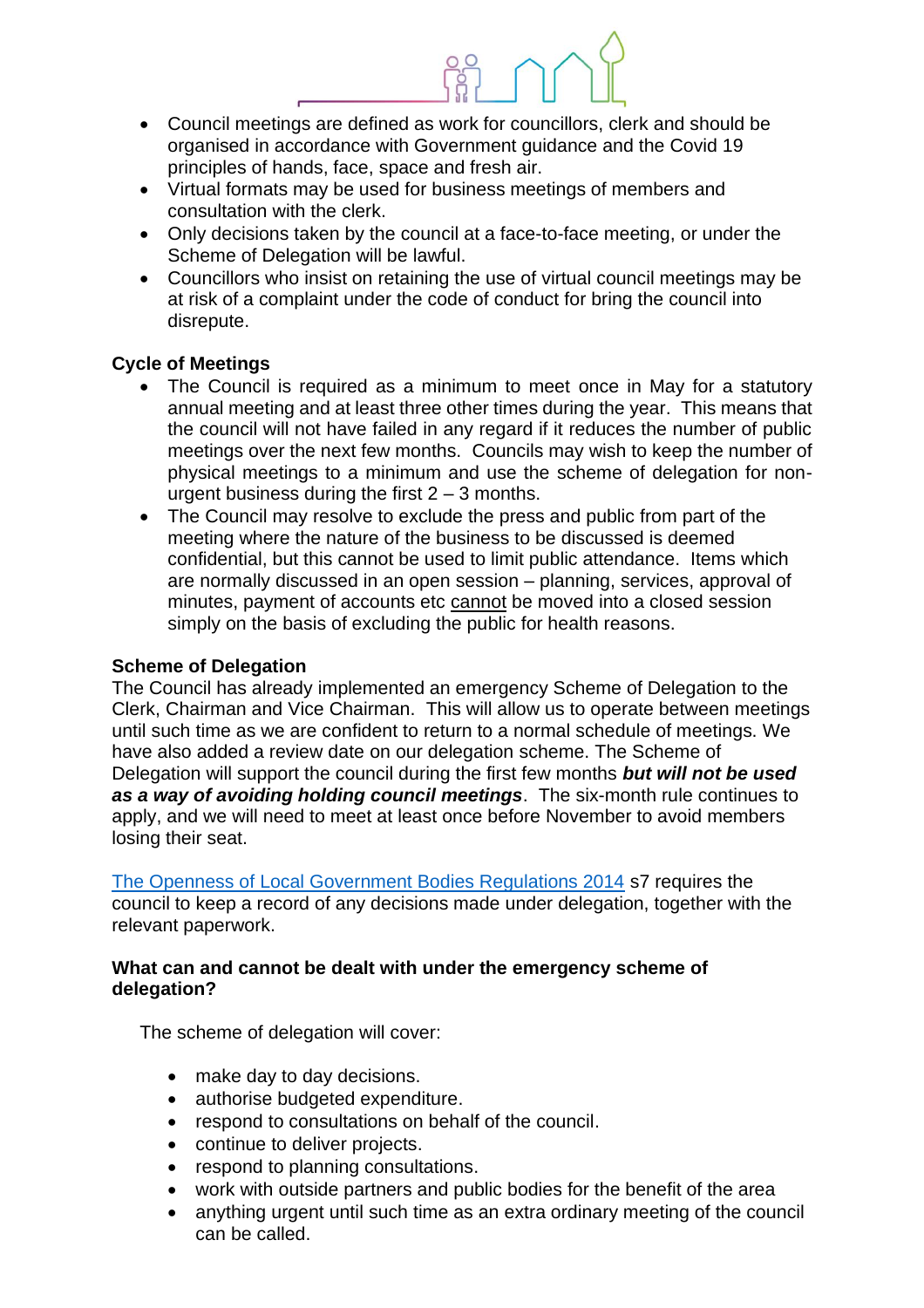

The following items will require a council meeting as they are not covered by the scheme of delegation:

- Co-option of councillors
- Election of Chair and Vice Chair
- Appointment of members to committees and other statutory roles
- Signing the AGAR annual return
- Setting the budget and precept
- Making permanent changes to council policies and governance documents such as Standing Orders, Financial Regulations. (Where this is urgent, it should be an interim arrangement until it can be approved at a meeting of council.)
- Granting extensions under the six-month rule

### **Financial Matters**

The Council can make payments under the scheme of delegation without the need for approval at a meeting of the council or a committee.

Regardless of the Emergency Scheme of Delegation, members are still responsible for the management of the council's finances in accordance with its financial procedures. Nothing in the Emergency Scheme of Delegation removes the council's obligations to carry out assurances as normal. It should work with the Clerk/RFO to identify how this can be achieved and recorded.

[The Openness of Local Government Bodies Regulations 2014](https://www.legislation.gov.uk/ukdsi/2014/9780111113554) s7 requires the council to keep a record of any decisions made under delegation, together with the relevant paperwork. We will keep a register or spreadsheet of the decisions taken, associated expenditure and the reasons for the decision together with any rationale. The schedule can then be noted by the council at its next meeting. This may be required at audit in the following year.

#### **Planning matters**

For minor applications Council will use the Scheme of Delegation to respond. Through our monthly informal P&H committee discussion we are advertising the planning applications, where both the public and members have an opportunity to review and comment on the applications.

### **Roadmap for returning to physical meetings**

There is no statutory guide in place for the management of local council meetings.

Local council meetings should be held in accordance with the four Covid 19 principles:

- How to meet the social distancing requirements entering and leaving the building and during the meeting
- What PPE materials should you provide hand sanitiser, masks, wipes or spray.
- How can you limit sharing documents and materials continuing to use laptops and tablets.
- Ensuring proper ventilation  $-$  can the windows be open during the meeting and beforehand if the room has been used during the day.